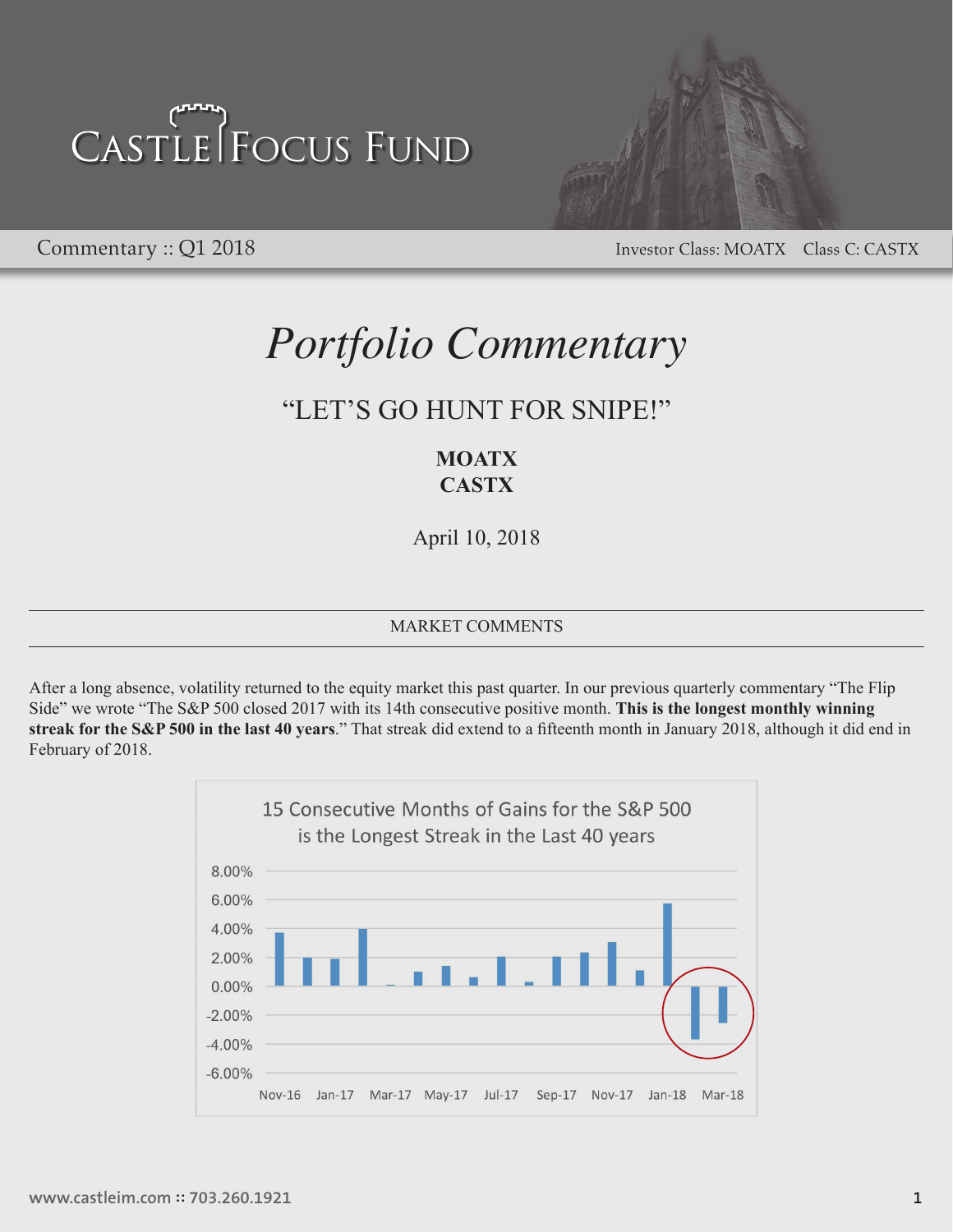

Commentary :: Q1 2018 Investor Class: MOATX Class C: CASTX

"Let's go hunt for snipe!" If that invitation means something to you, you've likely been tricked by someone or duped someone yourself... or both. For those not familiar with the snipe hunt, here's how Wikipedia explains it:

*A snipe hunt is a type of practical joke, in existence in North America as early as the 1840s, in which an unsuspecting newcomer is duped into trying to catch a non-existent animal called a snipe. While snipe are an actual family of birds, the snipe hunt is a quest for an imaginary creature whose description varies.*

*The target of the prank is led to an outdoor spot and given instructions for catching the snipe; these often include waiting in the dark and holding an empty bag or making noises to attract the prey. The others involved in the prank then leave the newcomer alone in the woods to discover the joke. As an American rite of passage, snipe hunting is often associated with summer camps and groups such as the Boy Scouts.*

Volatility is a normal characteristic of the equity market but it had been notably 'snipe-like' over the past few years. If you look at the chart below you will see how rare volatility sightings were prior to this quarter. A few takeaways from the chart:

- Over the year and a half ending December 31, 2017 there were only 18 'volatile' days (days in which the S&P 500 moved up or down 1% or more).
- In Q1 2018 volatility returned and we saw a total of 23 volatile days in the quarter.
- In the last quarter of 2017 there were zero volatile days.

While we've been defensively-minded for some time, the recent lack of volatility in a long-lived bull market has given us further pause: are investors so accustomed to winning that they have forgotten what losing feels like?



We view volatility not as risk, but as opportunity – a favorable time to use cash to add to individual positions that we already own and have become more attractive or the opportunity to initiate new positions in company's we have on our watch list. The return of volatility to the market in the first quarter gave us just that opportunity as you will in the section below. During the first quarter of 2018 we sold out of 2 positions and added 2 new positions to the Fund's portfolio.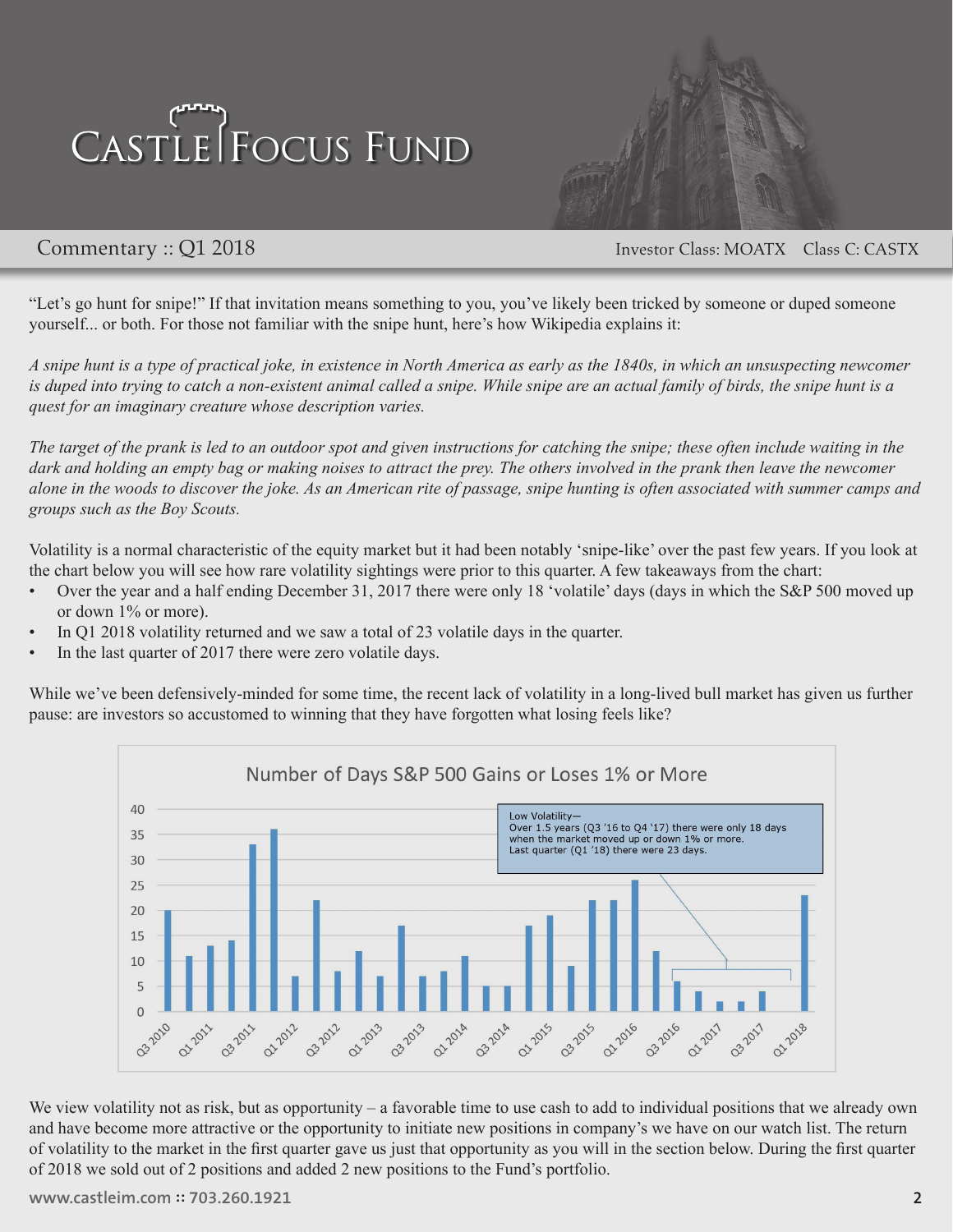

Commentary :: Q1 2018 Investor Class: MOATX Class C: CASTX

### PORTFOLIO OVERVIEW

| Fund Performance as of March 31, 2018 |                     |                              |           |           |                        |
|---------------------------------------|---------------------|------------------------------|-----------|-----------|------------------------|
|                                       | <b>Total Return</b> | <b>Average Annual Return</b> |           |           |                        |
|                                       | <b>Year-to-Date</b> | 1 Year                       | 3 Years   | 5 Years   | <b>Since Inception</b> |
|                                       |                     |                              |           |           | (7/1/10)               |
| Investor Class (MOATX)                | $-2.43\%$           | $5.02\%$                     | $6.00\%$  | $6.72\%$  | 7.94%                  |
| S&P 500                               | $-0.76\%$           | $13.99\%$                    | $10.78\%$ | $13.31\%$ | 15.31%                 |

**Performance quoted represents past performance. Past performance is no guarantee of future results. Investment return and the principal value of an investment will fluctuate. Shares may be worth more or less than original cost when redeemed. Current performance may be lower or higher than performance shown. You may obtain performance data current to the most recent monthend by calling 703-260-1921.** 

#### **Buys and Sells**

During the first quarter of 2018 we added Anheuser-Busch InBev (BUD, 2.43% of Fund assets as of 3/31/18) and Howard Hughes Corp. (1.19% of Fund Assets). We sold our position in Jones Lang LaSalle, Inc. and VF Corp.

#### **Cash**

The Fund's cash position (cash and cash equivalents) on March 31, 2018 was 33.19%, slightly lower than where we ended the prior quarter.

#### **Risk and Volatility**

For the five years ending March 31, 2018, the Fund's beta was 0.50, half that of the S&P 500. For the same period, our standard deviation was 6.11% versus a S&P 500 standard deviation of 9.87%. Up Capture versus the S&P 500 for the five year period was 53.58% and down capture was 56.89%.

Regards,

-all Ah

Caeli Andrews Managing Director Managing Director

And Will

Castle Investment Management Castle Investment Management